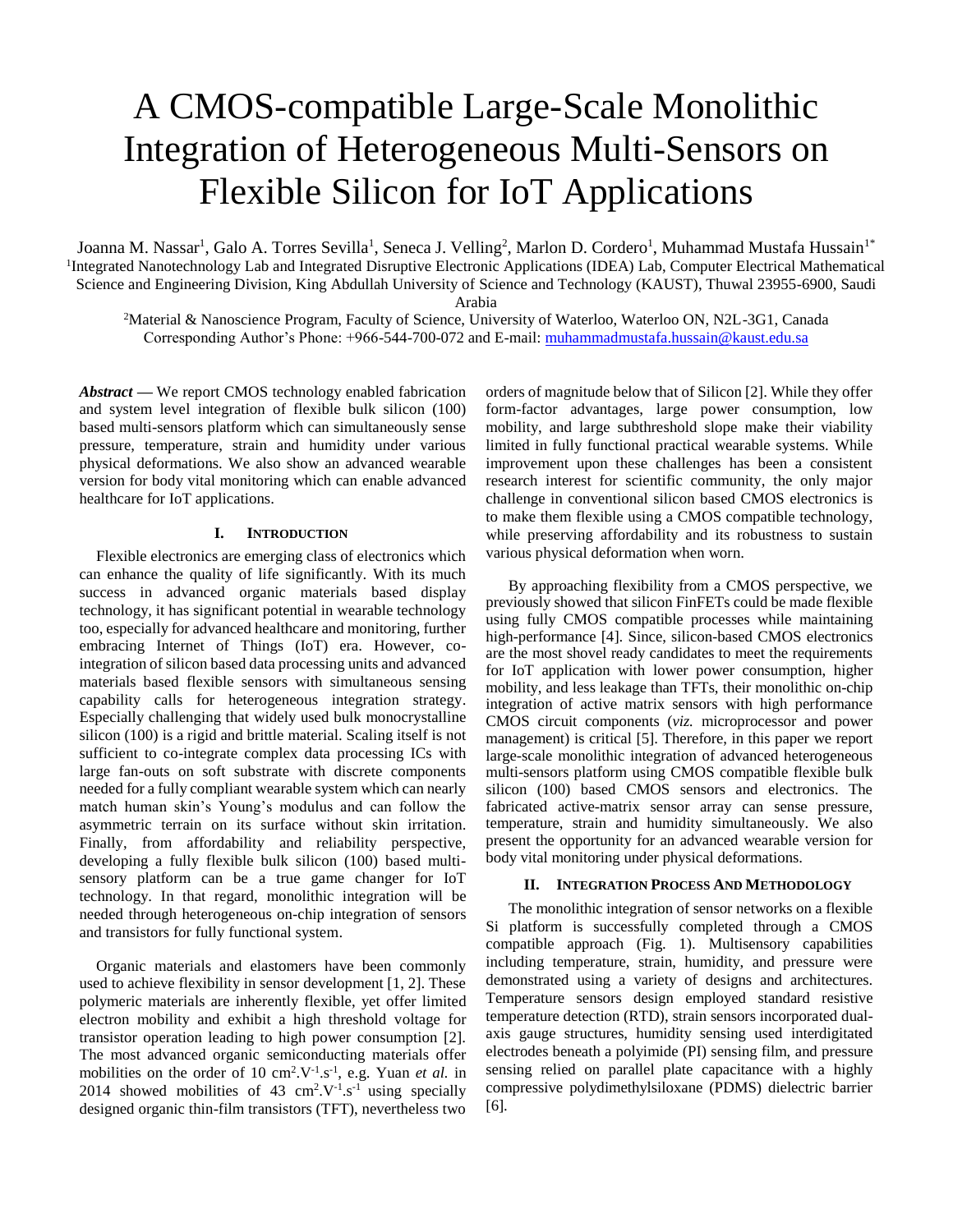The heterogeneous integration process is illustrated in the schematic of Fig. 2, and begins with an oxidized bulk Si (100) wafer with a 300 nm thermal  $SiO<sub>2</sub>$  layer. Then 10 nm/200 nm of Ti/Au was sputtered and patterned using Ar plasma to form the first metal layer. Then, 1 µm polyimide (PI) is spin coated, cured at 350 $^{\circ}$ C, and patterned using oxygen  $(O_2)$  plasma and tetrafluoromethane  $(CF_4)$  in a reactive ion etching  $(RIE)$  tool. PI etching was ensured using a 200 nm aluminum (Al) hard mask layer to form the humidity sensing layer. Afterwards, the PI layer was surface treated with  $O_2$  plasma to improve its adhesion with the second metal layer to be deposited. Finally, the pressure sensor is completed by spin coating and curing 200 µm of polydimethylsiloxane (PDMS) as the pressure sensing material. The PDMS deposition is performed last due to high aspect ratios that would otherwise cause deposition nonuniformities, introducing challenges to alignment and lithography. RIE patterning of PDMS was performed through a 4 µm Copper (Cu) electroplated hard mask. The gases used are composed of a 10:1 ratio of SF6:O2, which are not selective to photoresist but highly selective to Cu. Excess Cu is then removed using a wet etchant and finally, the platform is flexed down to 20 µm thickness using the aforementioned soft back etch technique we have developed [4].

## **III. RESULTS AND DISCUSSION**

In this work, we focus on assessing the performance of pressure, temperature, strain, and humidity sensors when exposed to external stimuli, as well as the bending effect to monitor their robustness for wearable IoT devices.

#### *A. Sensor Characterization and Response to Stimuli*

Tensile bending of the 5 cm  $\times$  3 cm sample to a radius of 0.5 cm does not induce substantial strain  $(< 0.03\%)$  on films (Fig. 3). While strain in the bending direction exhibits a linear behavior (Fig. 4) with gauge factor  $\approx 0.69$ , the strain in the nonbending direction fluctuates little ( $\pm$ 14.6%) about the 334.82  $\Omega$ mean, indicating material resilience under tight bending radii, making flexible Si viable for interconnects.

Temperature sensing was characterized before and after flexing process, and under bending conditions (Fig. 5). Consistent linear behavior (correlation coefficient R =  $0.989 \pm$ 0.015) was observed, with minor fluctuations of the temperature coefficient of resistance (TCR =  $1.6 \times 10^{-3}$  / $^{\circ}$ C  $\pm$  $1\times10^{-4}$  /°C), and a stress-induced upward shift ( $\approx$  3  $\Omega$ ) is observed due to bending. Pressure sensing tested under bending conditions displayed a linear regime beginning at  $\approx$  37 Pa with a sensitivity to human touch of  $\approx$  2 kPa at 2 cm bending radius (Fig. 6). We observe a shift upwards in the capacitance value with a decrease in the bending radius as dielectric thickness decreases. Nevertheless, the overall shape and behavior of the plot remains the same, with a slight increase in sensitivity with reduced bending radius due to a decrease in the contact area between fixed-masses  $(S = 0.012 \text{ kPa}^{-1} - 0.023 \text{ kPa}^{-1})$  (Fig. 6). As for the humidity sensor, hydroxyl-group sensitive polyimide-based sensor demonstrated response to variation in environmental humidity and complete immersion in ethanol and water, through a change in measured dielectric permittivity (Fig. 7). Fig. 7 displays the sensor's behavior under a concave bending radius  $R = 2$  cm, demonstrating measurable difference

between detected relative humidity levels. Relative to room humidity, skin hydration level displays a negative value of  $\Delta C/C_0$ , meaning the skin has a lower level of moisture than the surrounding environment. Similarly, a 1 ml water droplet on the sensor leads to an increase in the signal, highlighting the saturation level with maximum moisture. In contrast, when a 1 ml ethanol droplet is in contact with the sensor, relative humidity levels drop with respect to pure water, since the solution contains less hydroxyl ions to react with the PI film.

#### *B. Application in Body Vitals Monitoring*

Our electronic skin displays viable sensing characteristics under bending conditions and offers potential in health monitoring applications: blood pressure, heart-rate, temperature, and sweat. Epidermal blood pressure collected from the radial artery using a pressure sensor has a dampened signal ( $\approx$  70%) [6]. Additionally, our strain sensor allows  $\mu$ m/mm scale detection of epidermal irregularities (inducing  $\approx$ 1.3% strain), corresponding to  $\approx 6000\%$  increase in resistance. In combination with temperature and sweat detection, this technology highlights the efficacy of symptom monitoring in patients. Furthermore, for any developed wearable system, packaging remains a crucial part to be addressed. Here we also show a low-cost technique to conformally package flexible Si based electronics in flexible 3D printed casing as decal electronics (Fig. 8). This affordable technique protects the devices while retaining mechanical flexibility and robustness.

### **IV. CONCLUSION**

Flexible version of bulk monocrystalline silicon (100) can present significant advantages and a critical step in monolithic heterogeneous on-chip integration needed for IoT devices specially focusing on advanced healthcare. Therefore, we have reported state-of-the-art CMOS compatible large-scale integration of heterogeneous multi-sensory array on a flexible bulk silicon (100) substrate which can simultaneously sense pressure, temperature, strain and humidity under various physical deformation. We also show an advance version of the device in a 3D printed packaged wearable gadget format (Fig. 8) which enables a pragmatic route to realize IoT devices focusing on integration of human-machine interface for wellness and healthcare technology.

#### **REFERENCES**

- [1] T. Someya, et al., "Conformable, flexible, large-area networks of pressure and thermal sensors with organic transistor active matrixes," *Proc. Natl. Acad. Sci. U. S. A.*, vol. 102, no. 35, pp. 12321-12325, Mar. 2005.
- [2] D. J. Lipomi, et al., "Skin-like pressure and strain sensors based on transparent elastic films of carbon nanotubes," *Nat. Nanotechnol.,* vol. 6, no. 12, pp. 788-792, Oct. 2011.
- [3] Y. Yuan, et al., "Ultra-high mobility transparent organic thin film transistors grown by an off-centre spin-coating method," *Nat. Commun.*, vol. 5, no. 3005, Jan. 2014.
- [4] G. A. Torres, M. T. Ghoneim, F. Hossain, J. P. Rojas, A. M. Hussain, and M. M. Hussain, "Flexible nanoscale high-performance FinFETs," *ACS Nano*, vol. 8, no. 10, pp. 9850-9856, Sep. 2014.
- [5] J. P. Rojas, et al., "Transformational silicon electronics," *ACS Nano*, vol. 8, no. 2, pp. 1468-1474, Jan. 2014.
- [6] M. Ward and J. A. Langton, "Blood pressure measurement," *Continuing Education in Anaesthesia, Critical Care & Pain*, vol. 7, no. 4, pp. 122- 126, 2007.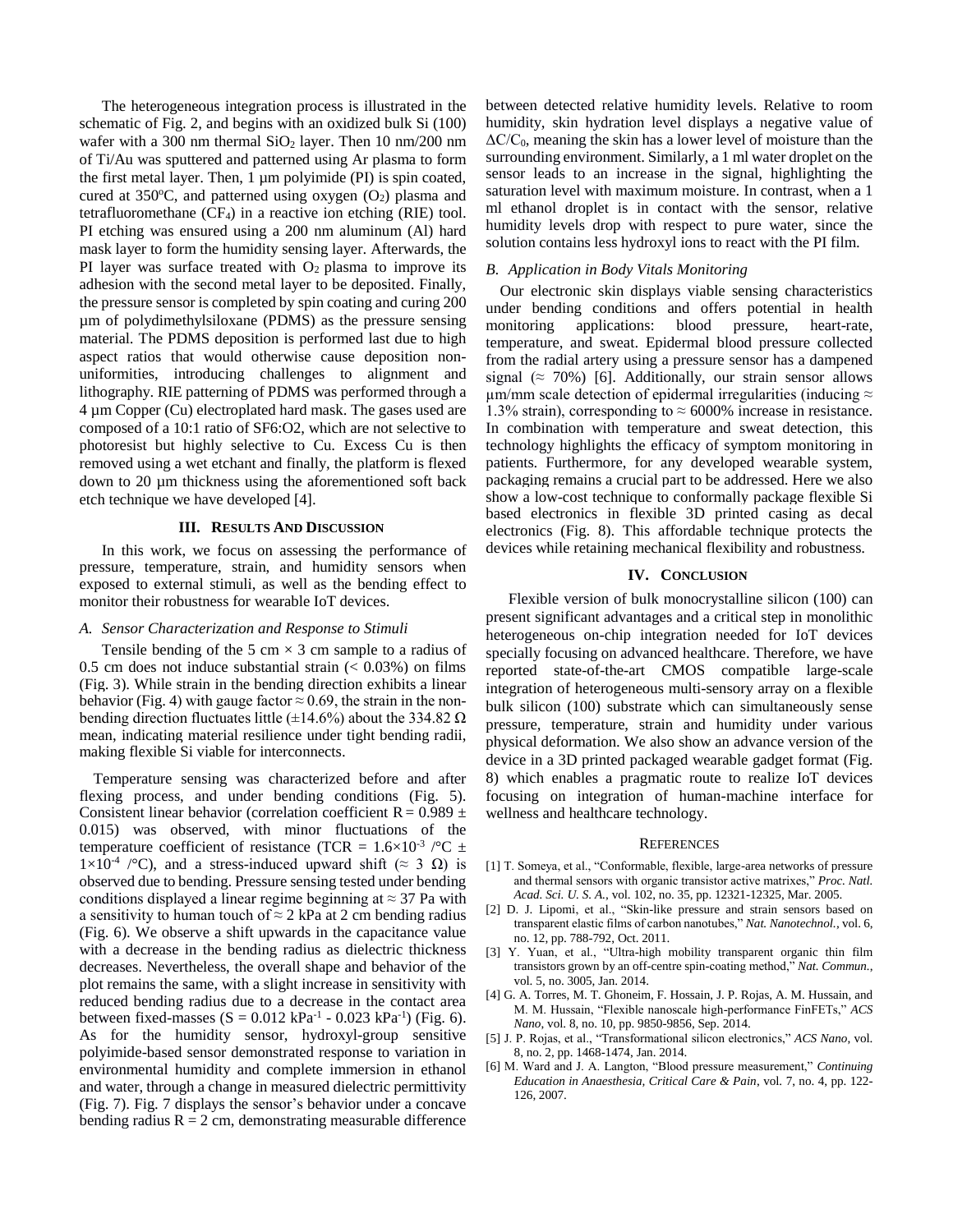

Figure 1. Digital photographs of flexible and bendable Si-based electronic skin with multisensing capabilities.



Figure 2. Detailed schematic of the CMOS compatible heterogeneous integration process of multifunctional sensors on flexible Si (100) wafer. The process relies on a hybrid integration and etching process of PDMS patterns and a final low-cost flexing technique.